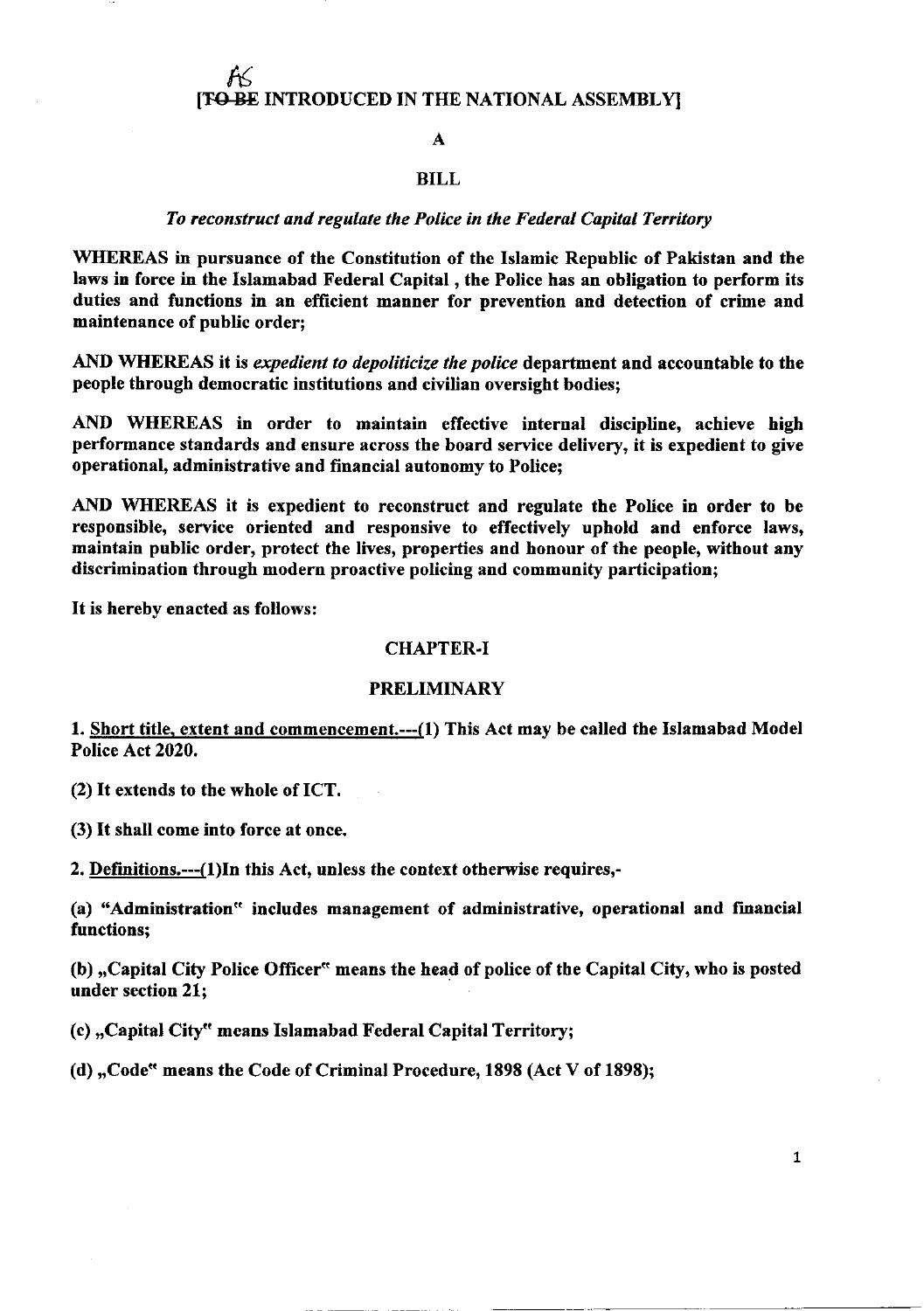(e) "cognizance<sup>\*</sup> means taking notice by an authority legally empowered to take action on its decision regarding a matter relating to police excess for remedial and corrective measures under this Act;

(f) "Commission" means the Capital City Public Safety Commission constituted under Chapter V;

 $(g)$  "direct" means a written order or instruction to a Police Officer issued by an authority empowered to direct under this Act and such directing authority shall be deemed to be an officer authorized under sub-section (2) of section 118 of this Act;

(h) "exigency of service", in relation to posting and transfer, means an urgent or unforeseen situation which, for the reasons to be recorded in writing, requires premature transfer of a Police Officer for performance of specific tasks or duties but not as <sup>a</sup> replacement for what should be rightly treated as an efficiency and discipline matter;

(k) "Government" means the Federal Government;

(I)  $n$ , Head of Unit" means a police officer not below the rank of Superintendent of Police or any other officer heading a self-contained administrative unit with operational and financial autonomy;

(m), junior ranks" means members of the Police as provided in section 7 of this Act;

- $(n)$ , Person<sup> $n$ </sup> includes community, a company, or corporation;
- $(o)$ , Place" includes-

(a) any building, tent, booth or other structure, whether permanent or temporary; and

(b) any area, whether enclosed or open.

(p) ,Place of public amusement" means any place where music, singing, game or any other amusement, diversion, or recreation or the means of carrying on the same is provided etc., to which the pubtic are admitted either on payment of money or with the intention that money may be collected from those admitted;

(q)  $n$ -Place of public entertainment<sup>\*\*</sup> means any place of boarding and lodging to which public are admitted by any person owning, or having any interest in, or managing, such place;

 $(r)$ , Police Officer" means a member of the police, who is subject to this Act;

(s), Police or Police Establishment" means the police referred to in section 6 of this Act and includes,-

> $\alpha$ ) all persons appointed as special police officers or additional police officers under this Act; and

- (b) all other employees of the police.
- (t) "Prescribed" means prescribed by rules made under this Act;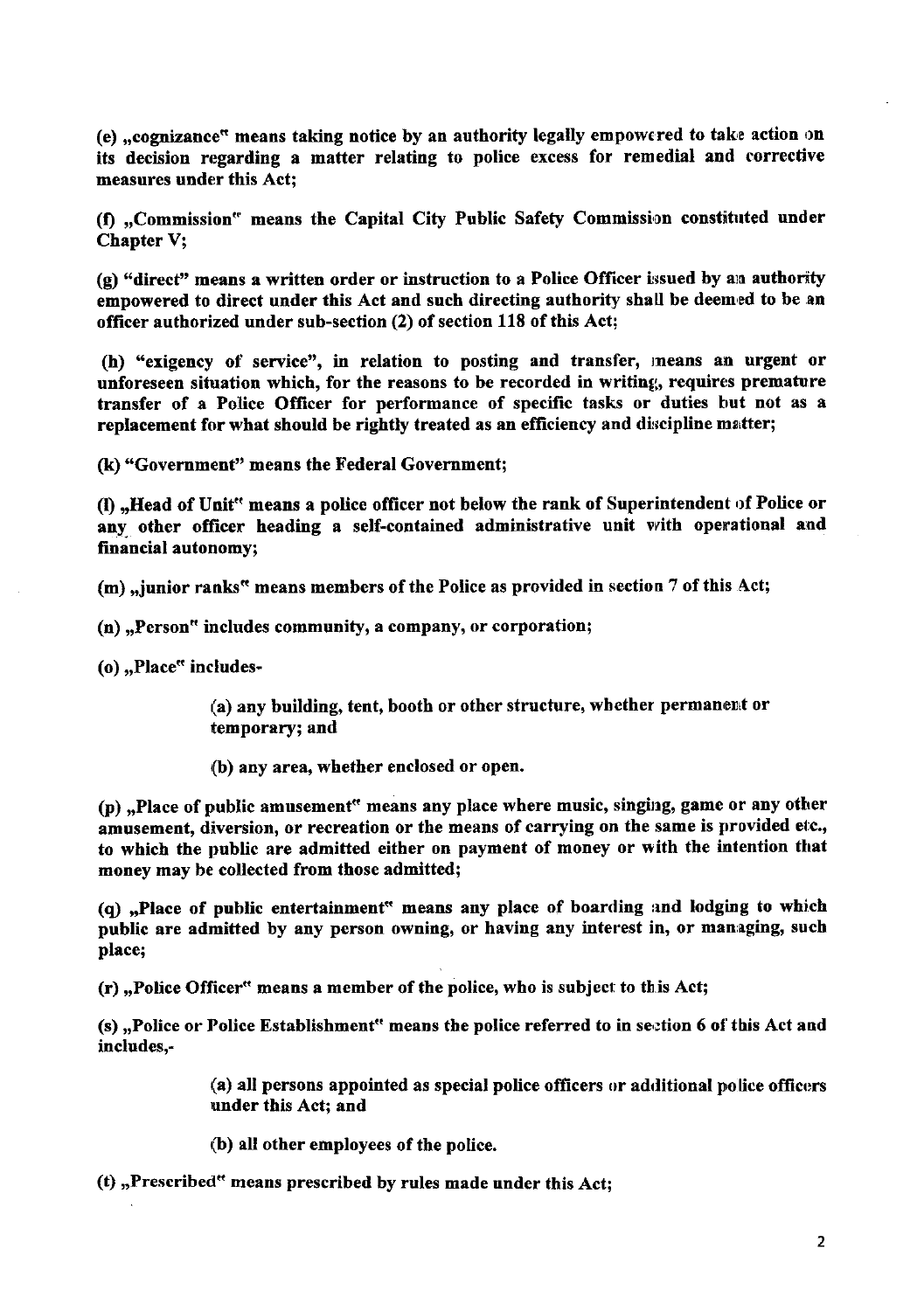$(u)$ , Property<sup>x</sup> means any moveable property, money or valuable security;

(v) "Public place" means any place to which the public may have access;<br>

(w) ,,Rules" means rules made under this Act;

(x) ,,Schedule" means a schedule to this Act;

(y)  $n$ , senior ranks" means members of the Police as provided in section 7 of this Act;

(z) 'Station Officer' means the officer in charge of a police station;

(aa) ,,Street" includes any highway, bridge, way, causeway, arch, road, Iane, footway, square, alley or passage, whether or not it is a thoroughfare and to which the public have access, whether permanently or temporarily;

(bb) "Vehicle" includes any conveyance of any description mechanically propelled or otherwise.

(cc) ,, Inspector General of Police" means the head of the Poliee for all Divisions posted under section 15 of this Act;

# CHAPTER-II

# RESPONSIBILITIES AND DUTIES OF POLICE

3. Attitude and responsibilities of police towards the public.----It shall be the responsibility of every police officer to-

(a) behave with the members of the public with due decorum and courtesy;

(b) promote amity in the society;

(c) guide and assist members of the public particulerly the poor, disabled or physically weak and children who are either lost or find themselves helpless on the streets or other public places;

(d) aid individuals who are in danger of physical harm particularly women and children; and

(e) protect life and property of minorities and their places of worship,

4. Duties of police. --- (1) Subject to law, it shall be the duty of every police officer to-

(a) protect life, property, honour and liberty of citizens;

(b) detect, investigate and bring offenders to justice;

(c) maintain public order and security;

(d) preserve and promote public peace;

(e) counter militancy and terrorism;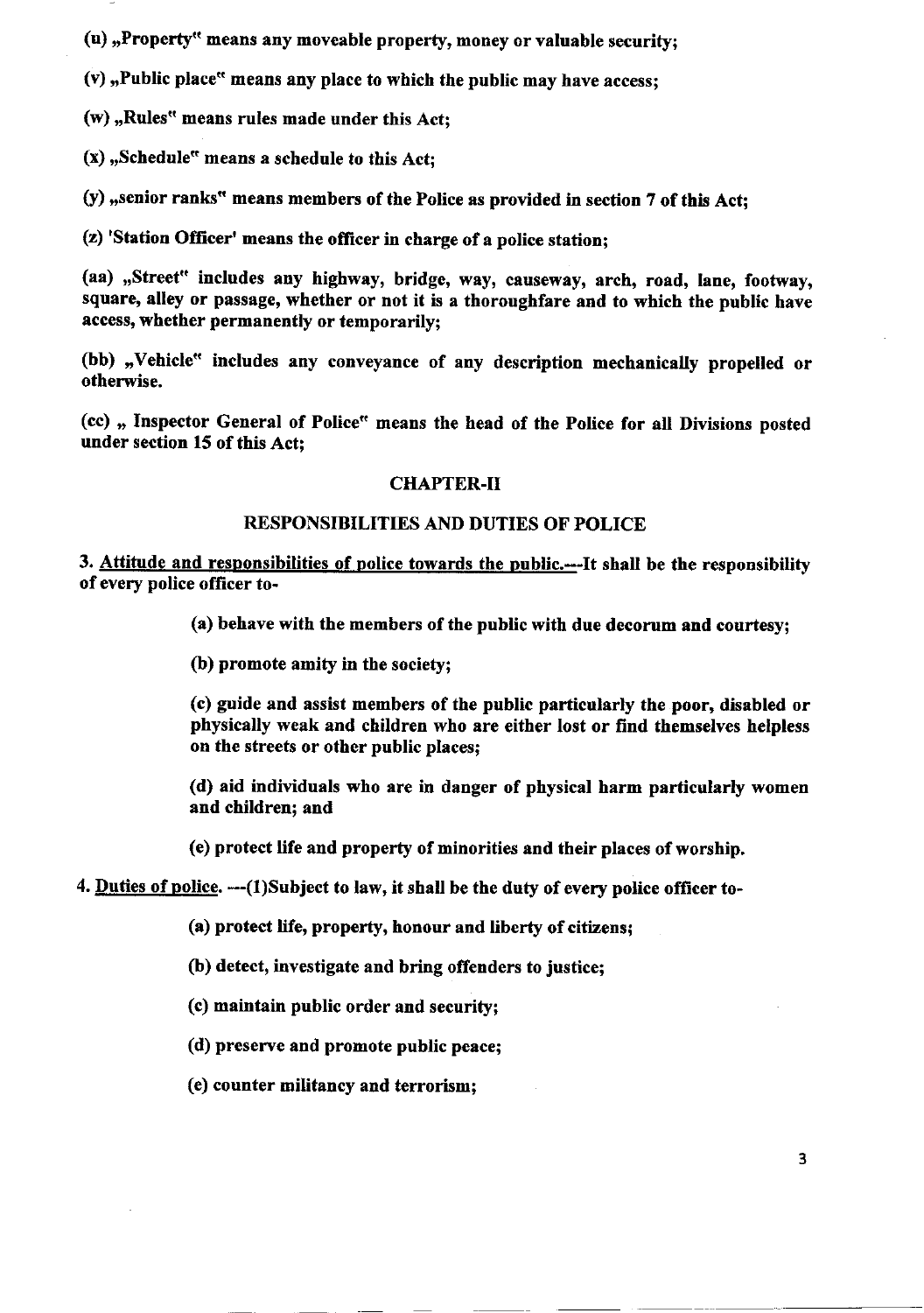(f) ensure that the rights and privileges, under the law, of a person taken in custody, are protected;

 $(q)$  prevent the commission of offences and public nuisance;

(h) collect and communicate intelligence affecting public peace and crime in general;

(i) keep order and prevent obstruction on public roads and in the public srreets and thoroughfares, at fairs and all other places ot'public resort and in the neighbourhood of and at the vulnerable and sensitive places including places of public worship;

() regulate and control traffrc on public roads and streets;

 $(k)$  take charge of all unclaimed property and to prepare its inventory;

Q) provide information in the prescribed manner regarding unclaimed propertv, to prevent the abuse of such property;

(m) apprehend all persons whom he is legally authorized to apprehend and for whose apprehension, sufficient grounds exist;

(n) ensure that the information about the arrest of a person is promptly communicated to a person of his choice;

(o) enter and inspect without a warrant on reliable information any public place, shop or gaming-house where alcoholic drinks or narcotics are sold or weapons are illegally stored and other public places of resort of loose and disorderly characters;

(p) obey and promptly execute all lawful orders;

 $(q)$  perform other duties and exercise powers as are conferred by this Act, the Code or any other law for the time being in force;

 $(r)$  aid and co-operate with other agencies for the prevention of destruction of public property by violence, fire, or natural calamifies;

(s) assist in preventing members of public from exploitalion by any person or organized groups;

(t) take charge of lunatics at large to prevent them from causing harm to thenrselves or other members of the public and their property;

(u) prevent harassment of women and children in public places;

 $(v)$  take action against vagrants for security purposes and to confiscate anything found from them in favour of Government; and

(w) create public awareness regarding their lawful rights and duties and educate the public regarding their safety and security.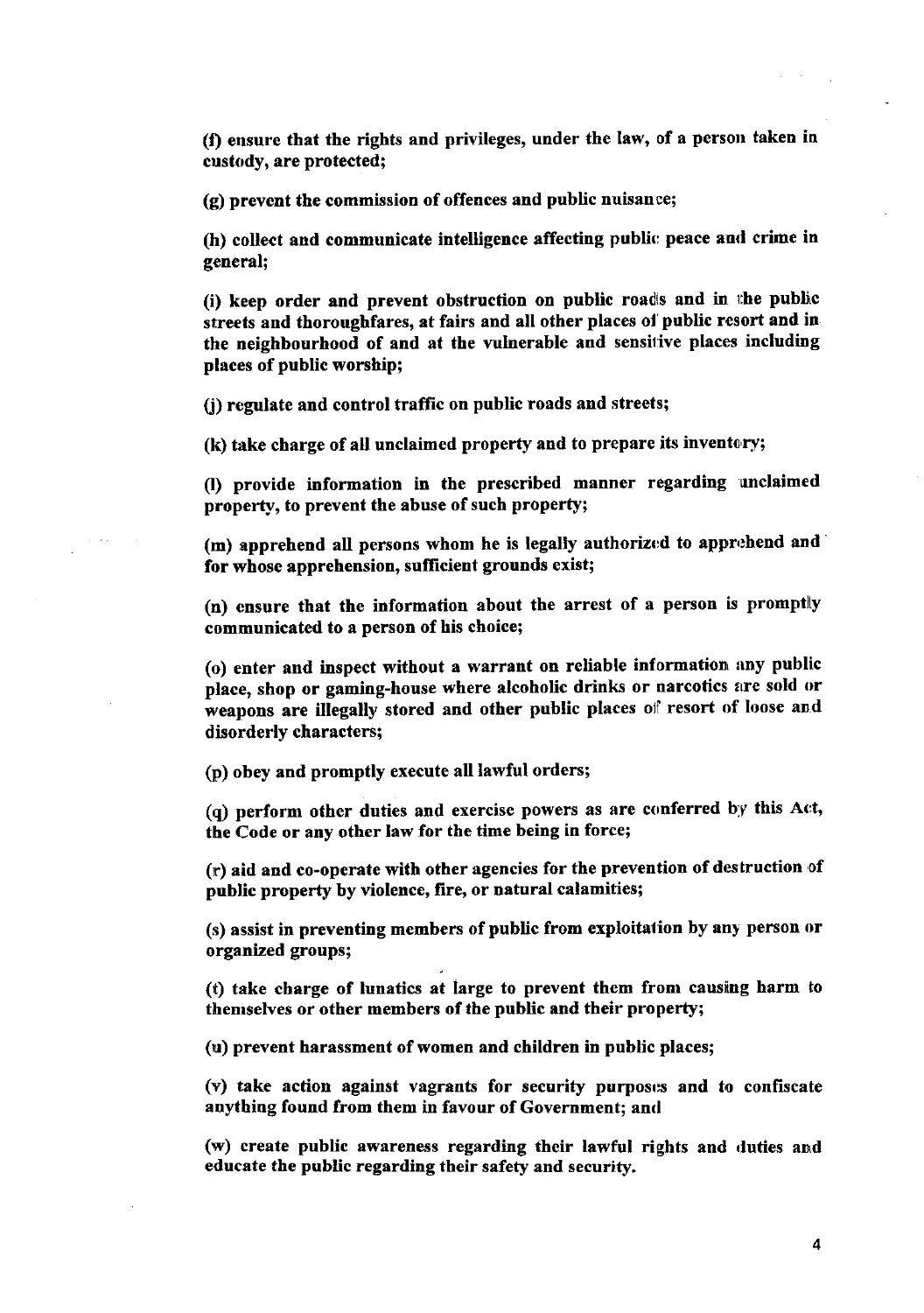(2) Police ofricer shall make every effort to-

(a) afford relief to people in distress situations, particularly in respect of women and children;

(b) provide assistance to victims of road accidents;

(c) assist accident victims or their heirs or their dependents, where applicable, with such information and documents as would facilitate their compensation claims; and

(d) cause awareness amongst public regarding traffic laws and inforn the victims of road accidents of their rights and privileges.

(3) It shall be the dufy of a police officer to lay information before a competent court and to apply for a summons, warrant, search warrant or such other legal process as may, by law, be issued against any person suspected of committing an offence,

(4) Every police officer while on police duty shall have all the powers and privileges of a police oflicer, under any law for the time being in force and be liable to serve at any time in any branch, division, bureau and section.

5, Emergency duties of police with regard to essential services. --(1) Government may, in an emergency, by notification in the official Gazette, declare any specified service to be an essential service to the community.

(2) Upon a declaration being made under sub-section (1) and so long as it remains in force, it shall be the duty of every police officer to obey any lawful order given by a senior police officer in relation to the declaration.

### CIIAPTER.III

# CONSTITUTION AND ORGANIZATION OF THE POLICE

6. Police Establishment for Federal Capital.---(1)Government shall maintain a Central Police Establishment for the ICT.

(2) The Headquarter of the Islamabad Police shall be known as Central Police Office to be headed by the Inspector General of Police, which shall comprise of Divisions including; Establishment Branch, Administration Branch, Operation Branch, Investigation Branch, Finance and Procurement Branch, Internal Accountability Branch, Islamabad Model Traffic Police, Welfare, Branch, Legal Branch, Public Relations Section, Information Technology Branch, Public Complaint Section, Infrastructure Development Branch and Training Branch;

Provided that the Inspector General of Policg, within existing resources may constitute any other Branch, Bureau, Section, Unit at the Central Police Establishment as deemed appropriate.

7. Constitution of the Police Establishment. --- (1) The Police Establishment shall consist of senior and junior rank police officers and officials and other employees and shall have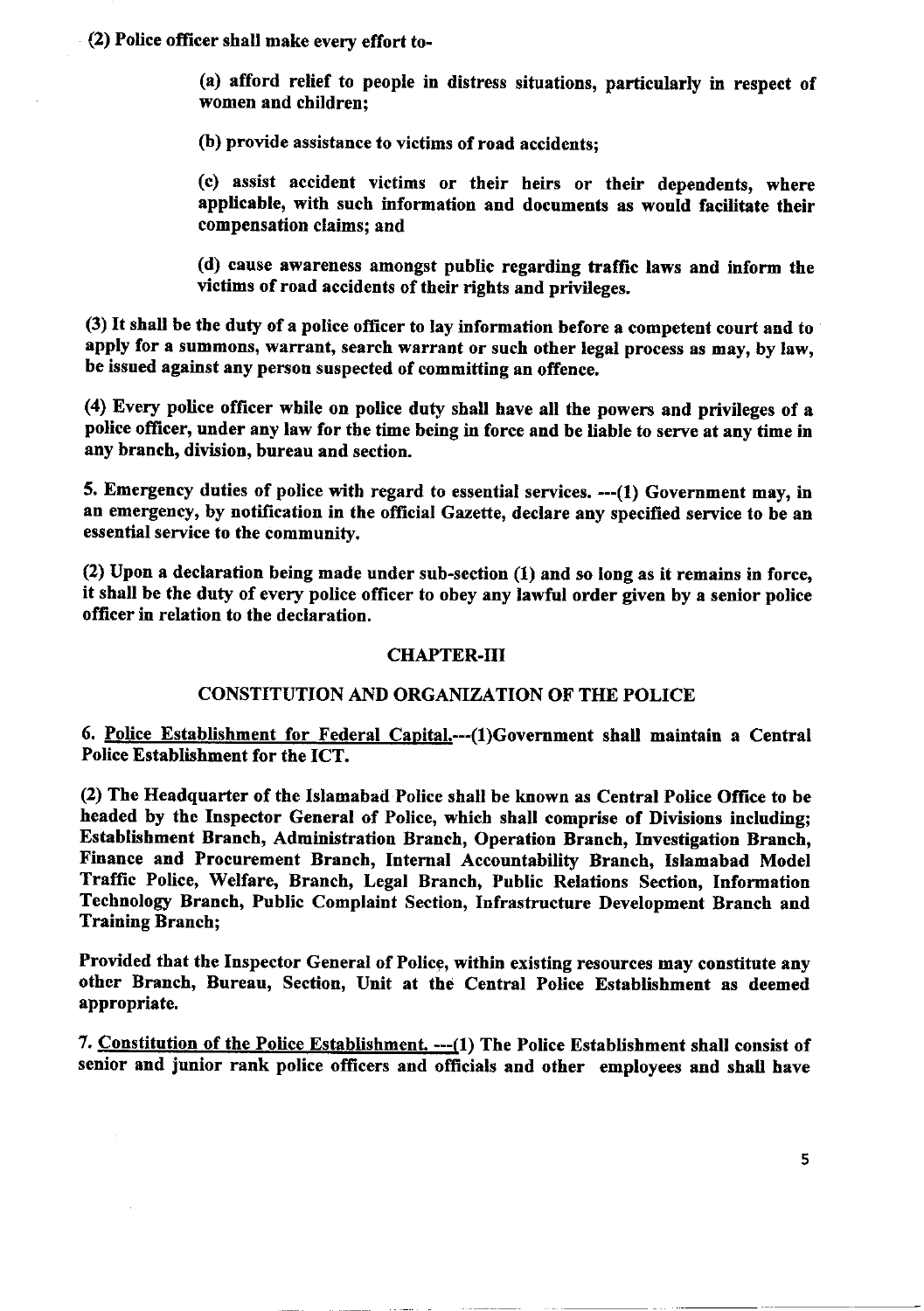such organization as Government in consultation with the Inspector General of Police may from time to time determine.

 $(2)$  The following shall be the senior and junior ranks in the police Establishment:

Senior Police Ranks

- (a) Inspector General of Police
- (b) Additional Inspector General of Police
- (c) Deputy Inspector General of Police
- (d) Assistant Inspector General of Police/Senior Superintendent of Police
- (e) Superintendent of Police
- (f) Assistant Superintendent of Police/Deputy Superintendent of Police

# Junior Police Ranks

- (a) Inspector of Police
- (b) Sub-Inspector of Police
- (c) Assistant Sub-Inspector of Police
- (d) Police Head Constable
- (e) Police Constable

(3) The recruitment in police other than ministerial and specialist cadre shall be in the rank of Constable, Assistant Sub-Inspector and Assistant Superintendent of Police.

(4) Notwithstanding anything contained in sub-section  $(3)$  and section 29 of this Act, Government shall, whenever need arises, directly recruit persons in the rank of Deputy Superintendent of Police, which shall not exceed five percent (5%) of the total posts in that cadre.

(5) Subject to rules, Inspector General of Police shall be the Appointing Authority for junior ranks.

8. Superintendence of the Police.---(1) The overall power of superintendence of Police shall vest in Government, which shall be exercised in such a manner to easure that Police shall perform its duties efficiently and strictly in accordance with law.

(2) Government may, subject to availability of resources, provide sufficient human resources to the Police to ensure that working hours of the Police personnel are in conformity with the laws regulating working hours in Pakistan.

9. Powers of the Prime Minister.---(1) For the purpose of superintendence, the Prime Minister may hold and preside periodical meetings of law and order as and when required for formulating policy and oversight.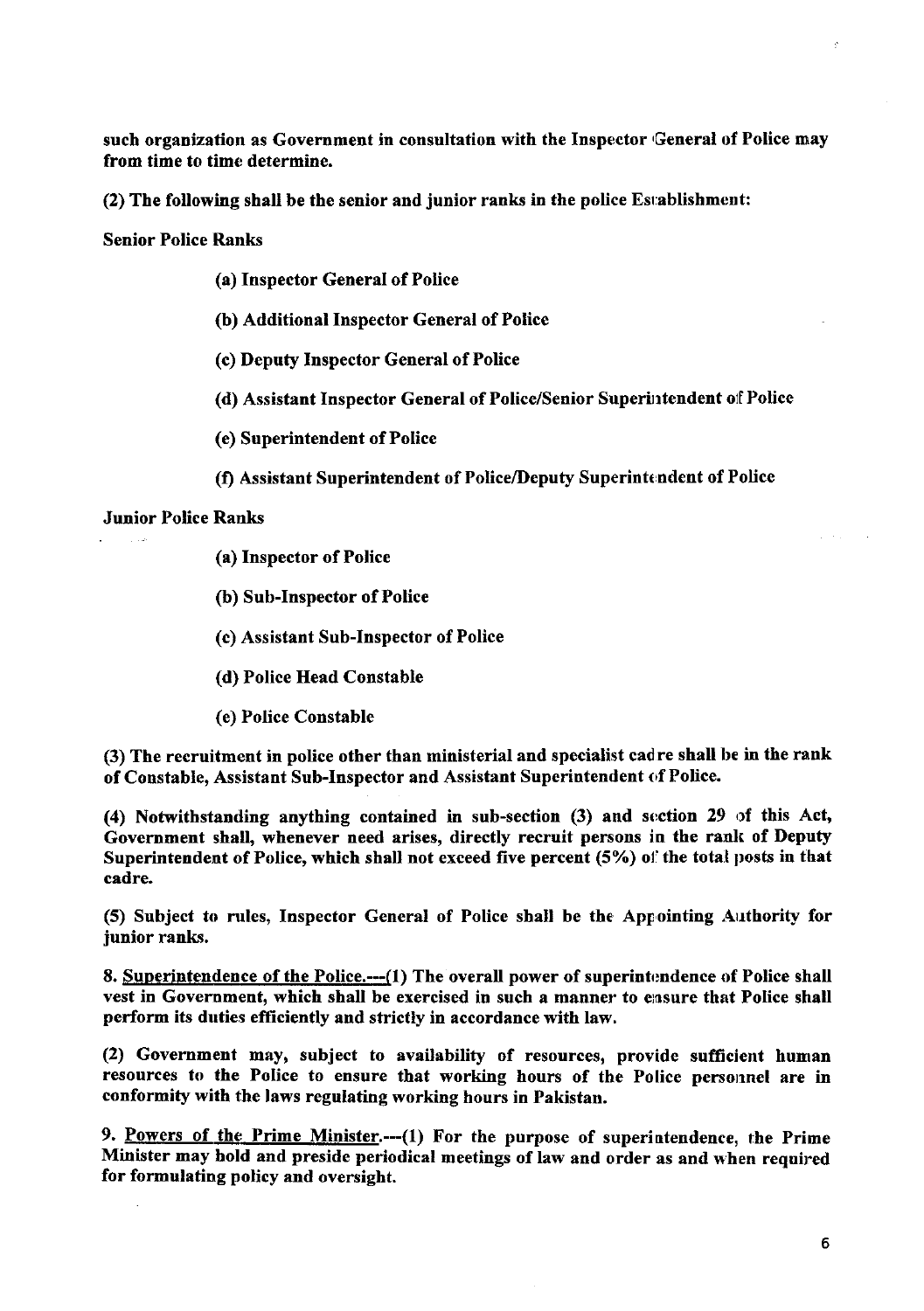(2) The Prime Minister may order for fact finding inquiry against a police officer for access, neglect, abuse of authority and conduct prejudicial to public interest; provided that for the purpose of inquiry, the Prime Minister may,-

(i) refer the matter to Inspector General of Police; or

(ii) refer the matter to Capital City Public Safety Commission; or

(iii) constitute a Committee of three persons having one representative from Police Department to be nominated by the Inspector General of Police and others to be nominated by the Prime Minister from amongst the civil servants:

Provided further that for the purpose of this sub-section, the Prime Minister may, in cases of grave misconduct or in cases where he deems that the officer may affect the inquiry proceedings, direct that the police officer may temporarily be closed to Police Headquarter in which case the inquiry shall be held within a period of seven (07) days and if access, neglect or abuse of authority is proved in the aforesaid inquiry, recommend to the competent authority for appropriate action in accordance with rules.

(3) The Prime Minister shall preside over at least two meetings in a year of the Capital City Public Safety Commission.

10. Police Policv Board.--(l) There shall be a Police Policy Board headed by Inspector General of Police and consisting of at least eight senior police officers not below the rank of Deputy Inspector General and any co-opted members as the Inspector General of Police may deem appropriate for formulating strategies to ensure efficient and transparent administration and public service delivery,

(2) The Police Policy Board shall give input and advice on major issues relating to the Police referred to it by Inspector General of Police,

11. Administration of the Police.--Adninistration of Police in ICT shall vest in the Inspector General of Police, who shall exercise such powers and perform such functions and duties and shall have such responsibilities as may be provided by or under this Act and any other law for the time being in force.

12. Administration of Police in Divisions--(1) Subject to this Act the administration of Police in a Capital City, shall vest in Inspector General of Police.

(2) The Inspector General of Police may delegate any of his powers and functions conferred on him to a Superintendent of Police, Assistant or Deputy Superintendent of Police.

(3) The administration of police in a Division shall vest in the Head of the Division.

13. Police Establishment to be organized on functional basis.——(1) The Police Establishment constituted under section 7of this Act shall, as far as practicable, be organized on functional or territorial basis into wings, divisions, bureaus and sections.

(2) The branches, divisions, bureaus and sections referred to in subsection (1) may include but not limited to, Investigation, Intelligence, Operation, Watch and Ward, Reserve Police, Training and Development, Human Resource Management, Traffic Planning and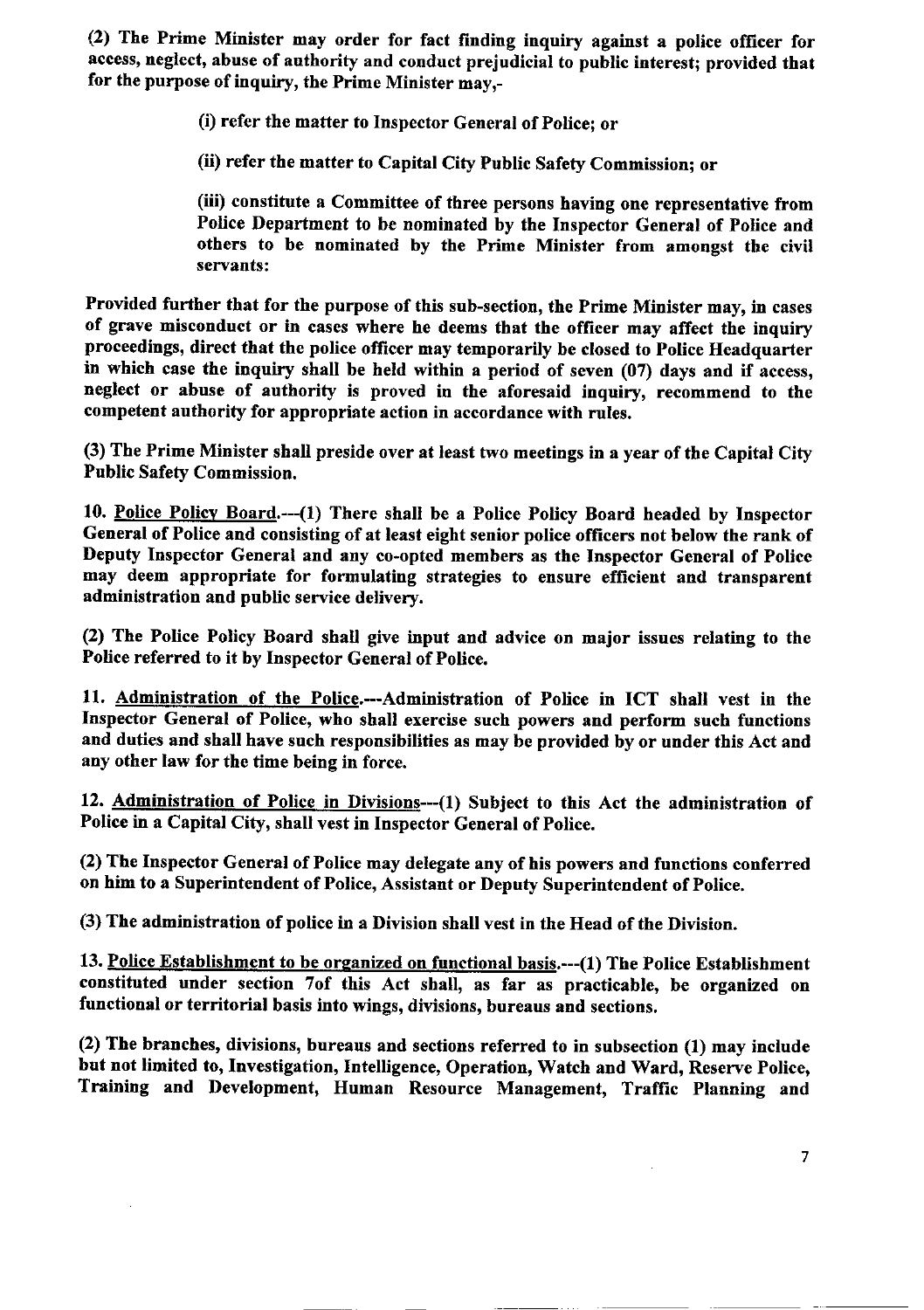Management, Information Technology, Transport, Bomb Disposal Unit, Canine, Mounted Police, Research and Development, Estate Management, Telecomrnunicatior, Criminal Record Office and Forensic Science Laboratory and shall be headed by such police officers as the Inspector General of Police may determine.

(3) Notwithstanding anything contained in sub-section (2), for effective performance of functions under this Act, the Police shall have-

> (i) a Counter Terrorism Department to be headed by a police olficer of the rank of Additional Inspector General and shall have such staff as the Inspector General of Police may determine for collection of intelligence, surveillance and monitoring, and to conduct operations. The Counter Terrorism Department shall have its offices in notified police stations and detention centres in order to investigate all such cases relating to terrorism as notified by the Inspector General of Police;

> (ii) Special Branch to be headed by a police officer of the rank of Additional Inspector General with such staff at headquarter, as the Inspector General of Police may determine to keep abreast the Inspector General of Police and the offices and establishments of Government as approved by the Inspector General of Police about activities that have likely affect and impact on crime and public order and to perform functions as given in the Blue Book and any other duties assigned by the Inspector General of Police ;

> Explanation: BIue book means the document notified by the Federal Government for the protection and security of important persons.

> (iii) an Elite Force to be headed by a police officer of the rank of Additional Inspector General and shall have specialized units at rrotified police stations to respond to serious situations of law and order, and terrorism;

> (iv) a Public Relations Section to be headed by a police officer not below BS 19and assisted by information officers under the direct control of Inspector General of Police to respond to electronic and print media on Police issues, create awareness, education and improve police image in the public;

> (v) Finance and Procurement Branch to be headed by a police officer not below the rank of Deputy Inspector General and comprising of Finance, Procurement, Logistics and Audit units each headed by an officer not below the rank of Assistant Inspector General to assist the Inspector General of Police on issues relating to finance, procurement, logistics and audit;

> (vi) Internal Accountability Branch to be headed by a police officer of the rank of Additional Inspector General assisted by strch police officers as determined by the Inspector General of Police for the purpose of internal accountability of Police and comprising of Human Rights Vigilance Wing and Complaint and Enquiry Wing each headed by an officer not below fhe rank of Assistant Inspector General;

> (vii) a Legal Affairs Branch at Central Police Office to be headed by a police officer not below the rank of BS 19 with such staff as the Inspector General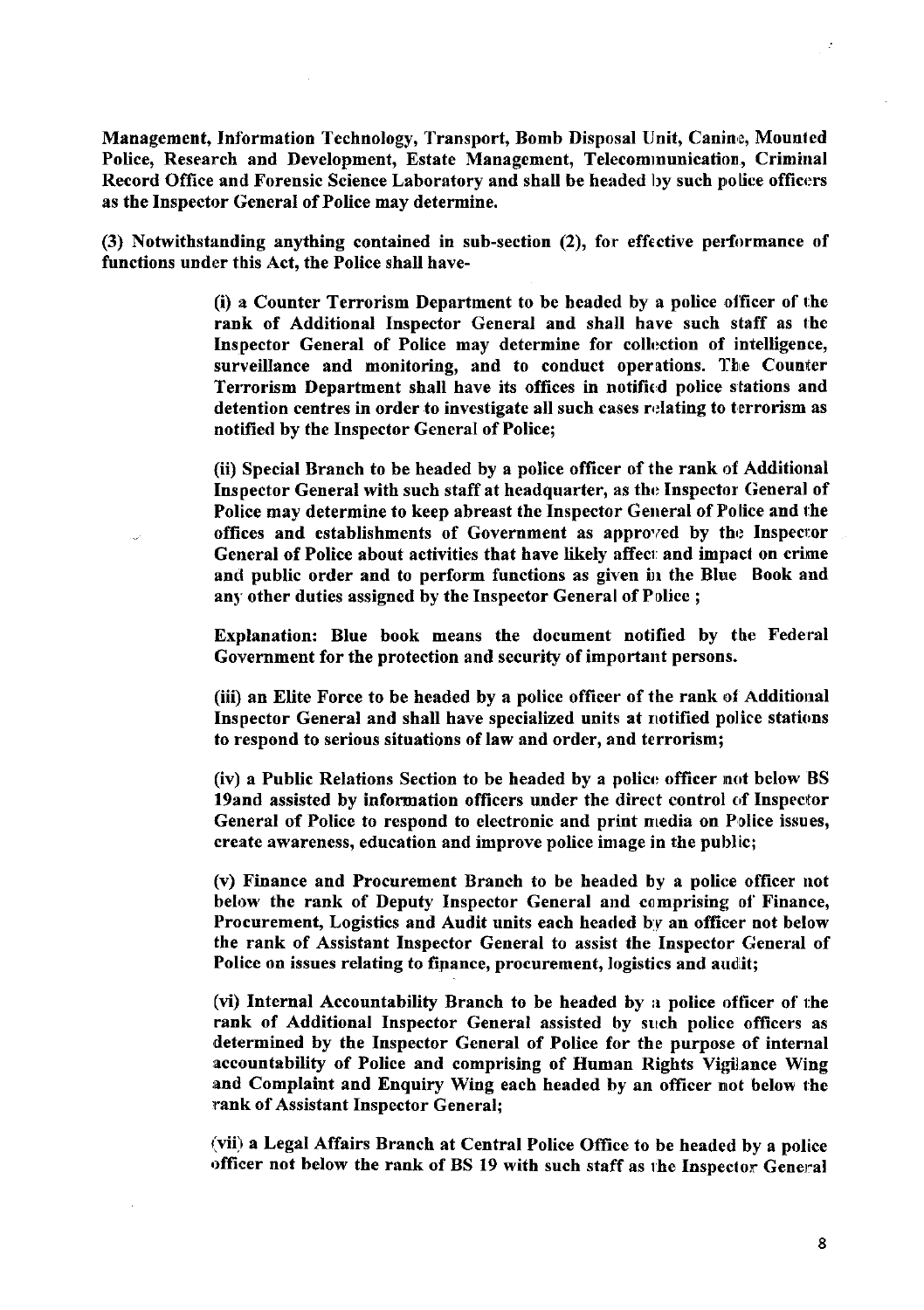of Police may determine to assist the police on matters relating to investigations and legal affairs;

provided that it shall be a separate and specialist cadre and its oflicers shall not be merged in any other Branch, Unit, Bureau etc., of police subject to rules as prescribed;

(viii) Reserve Police to be headed by a police officer not below the rank of Deputy Inspector General for assisting the local police in law and order, crime, security and any other duties as the Inspector General of Police may determine;

(ix) Traffic Branch to be headed by an officer not below the rank of Deputy Inspector General of Police with such number of staff as determined by the Inspector General of Police to assist the Inspector General of Police in formulating policies relating to traffic and regulating traffic on highways within ICT;

(x) Warden Traflic Police Service in Capital City Police and any other area with the approval of Government for management and control of traffic to be headed by an officer not below the rank of Superintendent of Police; provided that this unit shall be a separate cadre upto the rank of Inspector in the manner prescribed. The initial recruitment process and training shall be similar as prescribed for Constable and Assistant Sub Inspector in addition to the specialized training in the manner prescribed;

(xi) Welfare Branch to be headed by a police officer not below the rank of Assistant Inspector General to assist the Inspector General of Police with the welfare of the Police and Police Martyrs and their families;

(xii) Infrastructure Development Unit to be headed by a police offrcer not below the rank of Deputy Inspector General of Police, and assisted by such number of technical officers as the Inspector General of Police may determine, to deal with all matters of Infrastmcture Development Projects; and

(xiii) Telecomnunication and Transport Branch to be headed by a police officer of the rank of Deputy Inspector General and consisting of Telecommunication Unit and Transport Unit each headed by a police officer not below the rank of Superintendent of police. The units may have such technical staff as determined by the Inspector General of Police.

(4) The police, in addition to the other police training schools, shall have the foltowing specialized schools for the capacity building of police personnel:

(i) Police School of Investigation;

(ii) Police School of Intelligence;

(iii) Police School of Tactics;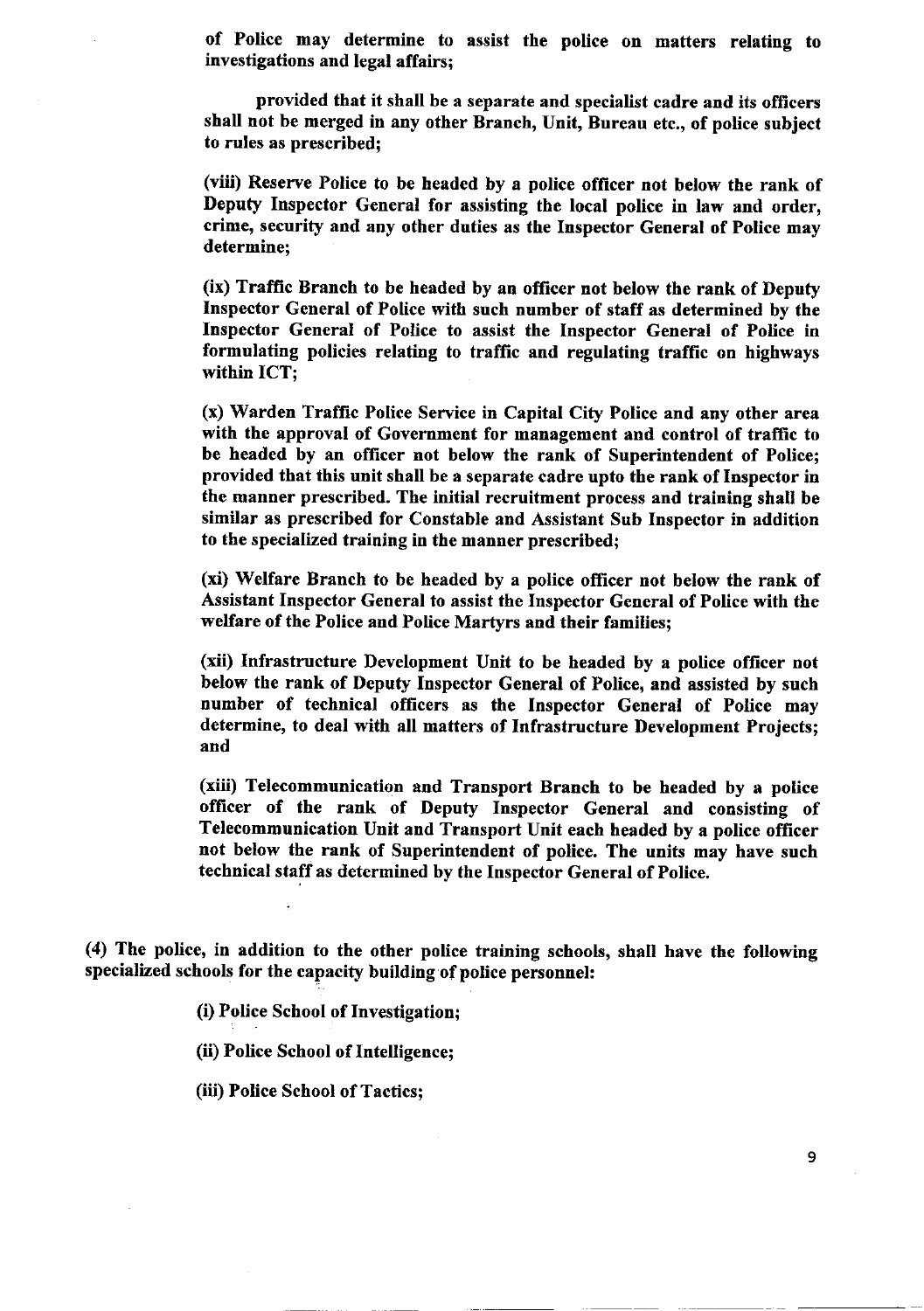(iv) Police School of Public Disorder and Riot Management;

(v) Police School of Explosive Handling;

(vi) Police School of Information Technology;

(vii) Police School of Traffic Management;

(viii) Police School of Telecommunication; and

(ix) Elite Police Training Centre.

Provided that the Inspector General of Police may establish other specialized schools of training with prior approval of Government.

(5) A police officer up to the rank of Deputy Superintendent of Police shall be promoted to a higher rank after getting requisite training in the specialized schools as provided in subsection (4) and qualifying promotion courses in a manner to be delermined by Inspector General of Police..

(6) A Deputy Superintendent of Police shall not be promoted to the next higher rank unless he undergoes junior command course in a manner determined by the Inspector General of Police,

 $(7)$  There shall be a Directorate of Training in the Police to be headed by an officer not below the rank of Deputy Inspector General of Police and consisting of three sections each headed by an officer not below the rank of Superintendent of Police to deal with preservice training, in-service training and specialized training respectively to assist the Inspector General of Police in formulation of training policy and modules, and evaluation of schools and courses.

(8) Every police officer shall be liable for posting to any wing, division, bureau and section, or anywhere in or outside the police unless otherwise provided under this Act.

(9) Posting to any specialized branch, division, bureau or section shall be subject to necessary training and experience.

14. Constitution of Police Stations and Police Posts etc.---(1) The Inspector General of Police may with the approval of Government constitute police stations and police posts.

(2) Within the budgetary allocations, Inspector General of Police may through notification-

(a) sub-divide the police stations into police posts; and

(c) define the limits and extent of such police stations and police posts:

Provided that the limits and extent of such divisions, police stations and police posts shall, as far as practicable, be coterminous with tlhe limits of Union Councils, or.

(3) Under sub-section  $(1)$  a police station shall be headed by an officer of the rank of Inspector or Sub-Inspector of Police.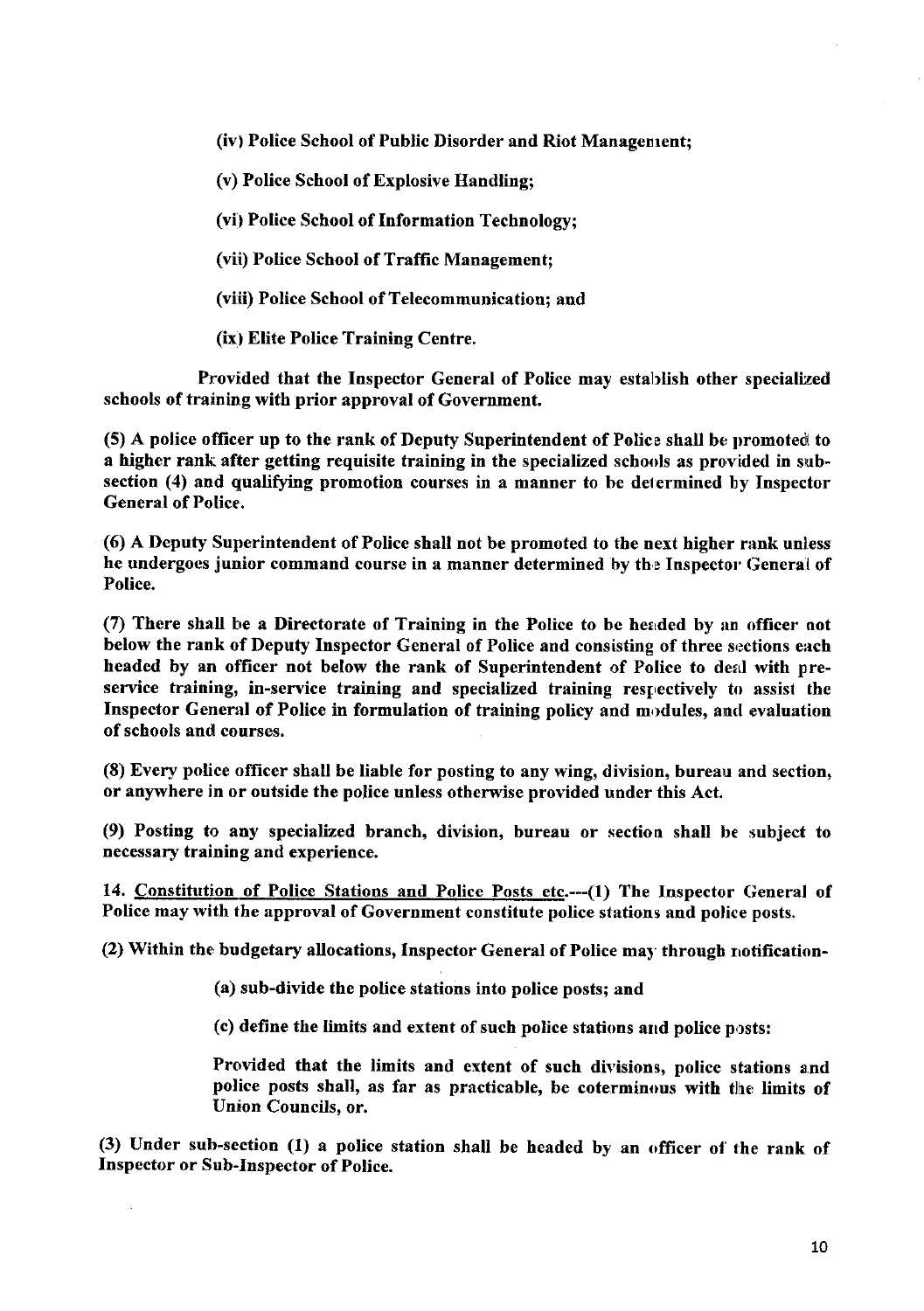### CHAPTER-IV

#### APPOINTMENT, POSTING AND FUNCTIONS OF POLICE OFFICER

15. Posting of Inspector General of Police.--- (1) Government shall, out of a panel of three police officers recommended by the National Public Safety Commission from a list provided by the Federal Government, post a police officer of the rank of Inspector General of Police as IGP of the Federal Capital:

Provided further that where the National Pubtic Safety Commission is not constituted, Federal Government shall provide complete list of BPS-21 and above officers for appointment of one of them as Inspector General of Police.

(2) During temporary absence of the Inspector General of Police, the Additional Inspector General of Police, Headquarters may exercise all or any of the powers, perform all or any of the functions and duties, and discharge all or any of the responsibilities of the Inspector General of Police affairs.

16. Term of office of Inspector General of Police. --- (1) The term of office of Inspector General of Police may not be less than two years from the date of his posting.

17. Powers and functions of the Inspector General of Police.--(l) The Inspector General of Police shall have all operational, administrative and financial powers as ex officio Secretary to Government and other powers under this Act or under any other law for the time being in force.

(2) The Inspector General of Police may, by a general or special order, empower any officer subordinate to him to exercise and perform all or any of the powers, functions or duties to be exercised or perfonned under this Act.

(3) The fnspector General of Police may, in consultation with Police Policy Board, for direction and control issue standing orders in accordance with the provisions of this Act or rules made hereunder for the efficient functioning of the police.

(4) Notwithstanding anything contained in other laws or rules for the time being in force, the Inspector General of Police shall transfer and post officers up to the rank of Additional Inspector General in the Police Establishment throughout the Federal Capital and issue notification thereof.

(5) Every Officer posted under sub-section (4), shall exercise and perform such powers, functions and duties, as assigned to him under this Act, or any other law for the time being in force.

(6) The Inspector General of Police shall prepare an annual policing plan of Federal Capital for review by the Capital City Public Safety Commission. The plan shall irclude-

- (a) objectives of policing;
- (b) financial resources likely to be available during the year;
- (c) targets; and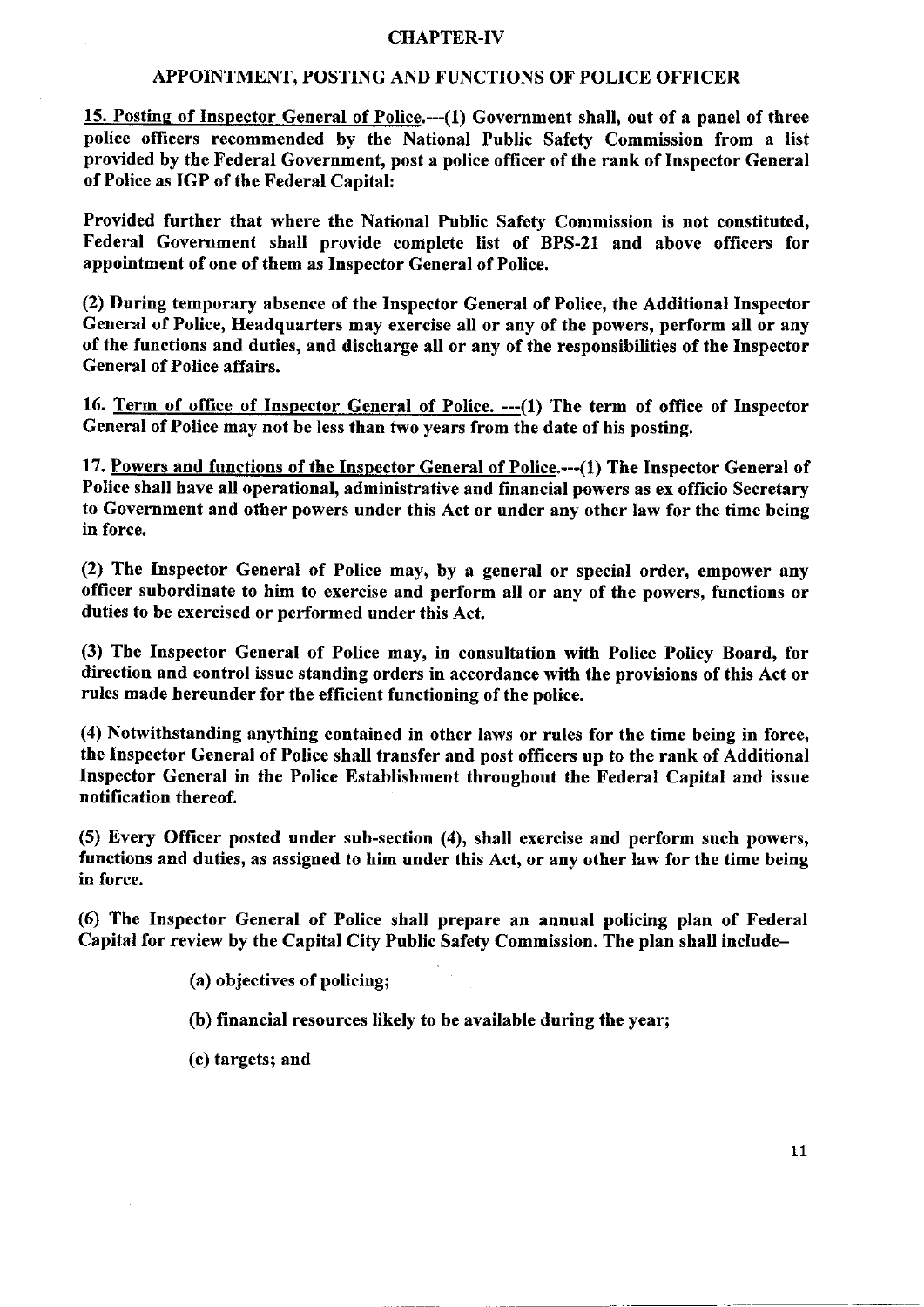(d) mechanism for achieving these targets.

(7) The Inspector General of Police for the efficient service delivery to public may, at ICT level, establish public information system, police assistance lines and complaint management system for facilitation and assistance to public at large.

(8) The Inspector General of Police shall ensure welfare of Police and shall take appropriate measures for the wellbeing of serving, retired, deceased personnel and their families, in accordance with Government policies.

18. Powers of Inspector General of Police, concerning police accounts.--- (1) Inspector General of Police, shall have authority to investigate all matters of accounts connected with the Police Establishment and all persons concerned shall be bound to give reasonable aid and facilities in conducting such investigation and to conform to his orders consequent thereto,

(2) The power of Inspector General of Police, to investigate accounts under sub-section  $(1)$ shall be without prejudice to the Auditor General's authority to audit police accounts.

19. Posts of Additional Inspector General of Police.---There shall be such number of Additional Inspectors General of Police as Government in consultation with the Inspector General of Police, may determine, to assist the Inspector General of Police in the efficient performance of his duties.

20. Posts of Deputy Inspector General, Assistant Inspector General, Senior Superintendent, Superintendent, Assistant Superintendent, and Deputy Superintendent.---Subject to this Act, there shall be such number of Deputy Inspector General, Assistant Inspector General, Senior Superintendent, Superintendent, Assistant Superintendent, and Deputy Superintendent, as Government, in consultation with the Inspector General of Police, may determine.

21. Posting of Police Officers. --- (1)The Inspector General of Police may post a Police Officer not below the rank of Deputy Inspector General of Police as head of any division, department or branch established under this Act.

(2) The term of the Police Officer posted under sub-section  $(1)$  shall not be less than two years and not more than three years from the date of his posting unless transferred earlier due to exigency of service or misconduct.

22. Posting and functions of Head of Investigation.--- (1) There shall be an Federal Investigation Branch to be headed by an officer of the rank of Additional Inspector General of Police.

(2) The Additional Inspector General of Police, Investigation shall assist the Inspector General of Police in the supervision of investigation in the Federal Capital in the manner prescribed. The Additional Inspector General, Investigation shall-

(a) Coordinate with heads of the similar units established at the provincial level for the investigation of crimes having inter-regional and inter-cross boundary impact;

(b) conduct performance audit of investigation staff;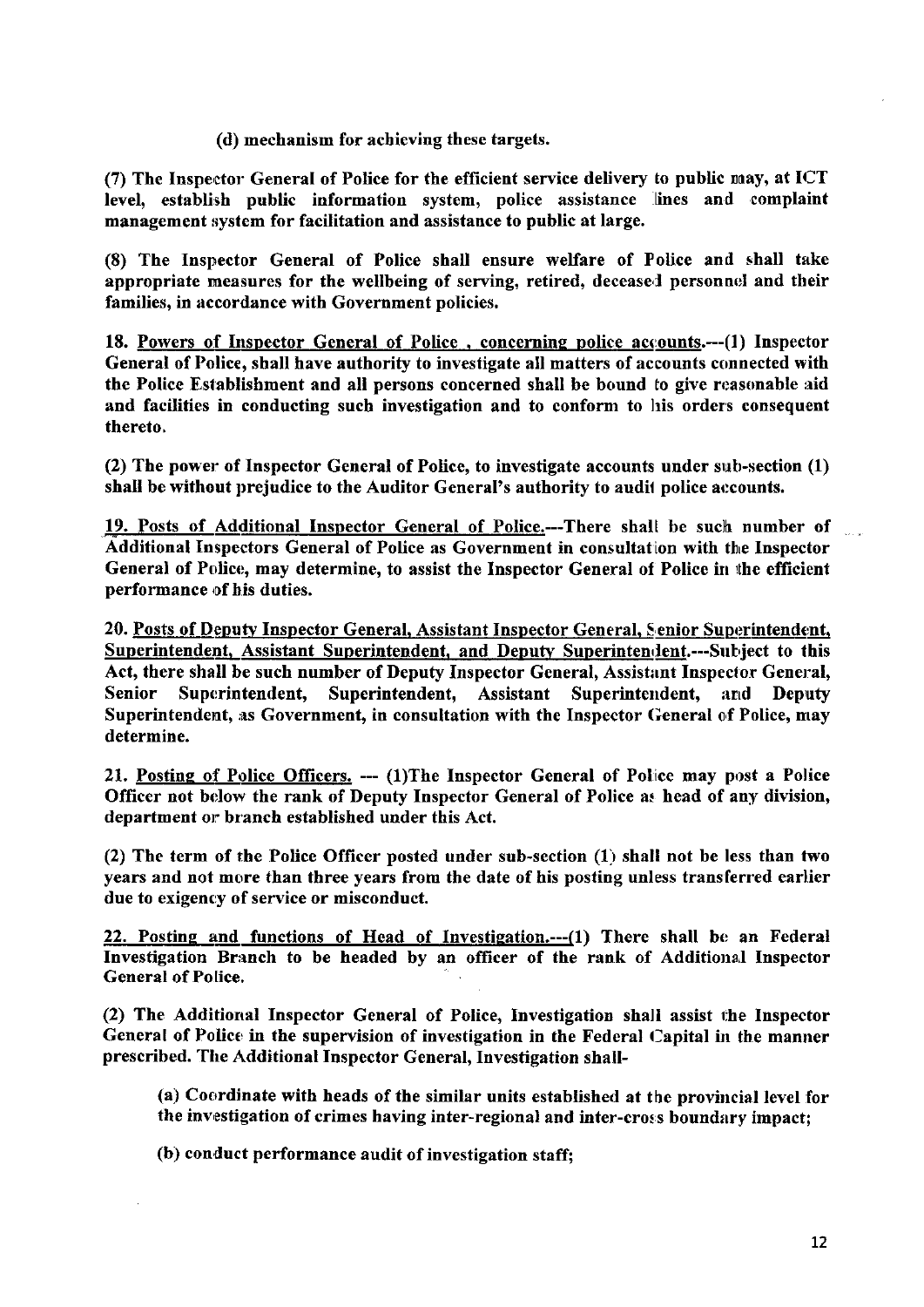(c) monitor the investigations;

(d) examine and enquire complaints relating to conduct of investigations;

(e) supervise and approve the investigations conducted by the Federal Crimes Branch;

(f) supervise working of Criminal Record Office;

(g) compile crime statistics;

(h) head the research and analysis wing of the investigation branch;

(i) head the forensic lab;

fi) compile and circulate periodic crime reports and criminal intelligence gazette;

(k) coordinate with other provinces and Interpol in matters of investigation; and

(n) perform any other duty assigned by the Inspector General of Police.

23. Separation of investigation function.--- $(1)$  There shall be separation of investigation from other functions of the police at police station level.

(2) The Inspector General of Police may notify the offences which shall be investigated by the officers in the police station;

Provided that if an offence in a case is required to be investigated by the Federal Investigation Branch then the entire case shall be investigated by the Federal Investigation Branch:

Provided further that cases of murder and such other offences as determined by Inspector General of Police shall be investigated by an officer of the rank of Inspector and where an Inspector is not available, the investigation shell be conducted by an officer not below the rank of Sub-Inspector.

(5) The members of Federal Investigation Branch shall not form part ofany police station and, as far as possible, shall comprise specialized wings, each wing being responsible for investigation of one or more types of cases.

(9) There shall be a supervisory officer in each police sub-division who-

(a) shall visit scene of crime in special report cases as specified by the Inspector Ceneral of Police;

(b) shall ensure timely completion of investigation and submission of Chillan;

(c) may suurmon the investigation oflicer or team of oflicers, review the case file, evaluate the evidence and issue instructions to the investigation officer or team of officers in the form of case diary;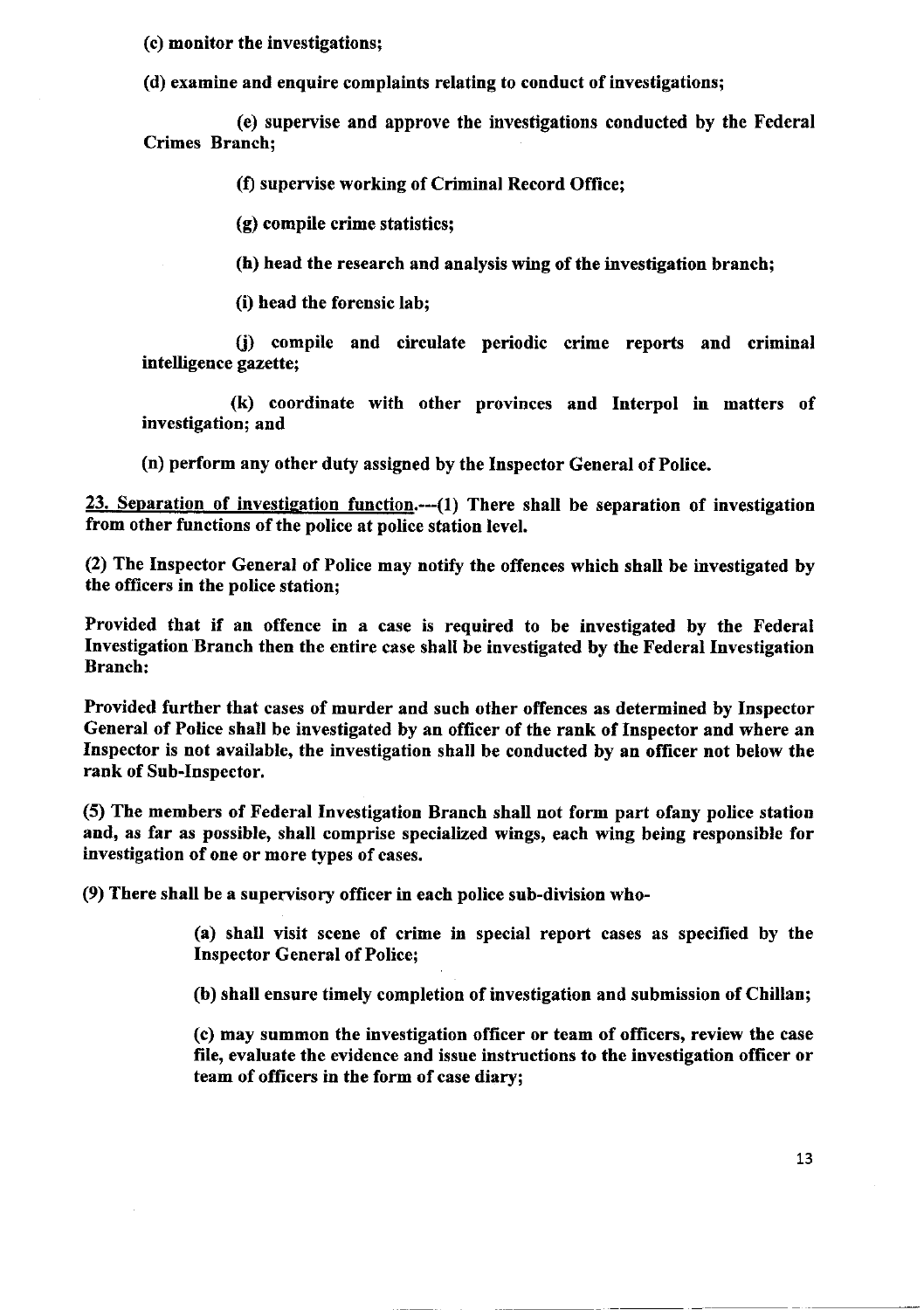t.d) shall verify the investigation in special report cases by wriling a case diary before submission of report in the Court; and

t.e) shall verify the investigation where the accused nominated in First Information Report has been declared innocent by the investigating officer:

Explanation: For the purpose of this section, the supervisory officer means the police officer not below the rank of Assistant Superintendent of Police or Deputy Superintendent of Police as the Inspector General of Police may determine.

 $(10)$  A supervisory officer shall be responsible to the Head of investigation branch for the functions mentioned in sub-section (9).

(11) An officer of the police station shall, immediately after receiving information of an offence, inform the Federal Investigation Branch of the offence which is required to be investigated by that police station.

24. Transfer of investigation.--- (1) Within seven working days of the filing of an application, the Head of Federal Investigation Branch may, after obtaining opinion of the Review Board and for reasons to be recorded in writing, transfer investigation of a case from the investigation officer to Crimes Branch or any other investigation officer or, with the approval of the Inspector General of Police, to the officer of any other region or unit:

Provided that the Crimes Branch shall be headed by an officer not below the rank of Superintendent of Police.

Provided that the investigation in the Crimes Branch shall be supervised by an officer not below the rank of Deputy Inspector General of Police.

(3) For the purpose of this section:

(a) 'Review Board' means the Review Board constituted by the Police Officer consisting of a Superintendent of Police as Chairperson and two Superintendents of Police as members including the tlead of Investigation; and

(b) 'Review Board' means the Review Board constituted by the Additional Inspector General of Police, Investigation consisting of Deputy Inspector General of Police as Chairperson and two offrcers not below the rank of Superintendent of Police as members.

25. Recruitment in the rank of Assistant Superintendent of Police.---The recruitment in the rank of Assistant Superintendent of Police shall be through the Federal Public Service Commission on all Pakistan basis.

26. Appointment of Deputy Superintendent of Police.--- (1) The posts of Deputy Superintendent of Police shall be filled in the following manner:

> (i) subject to competitive examination, twenty five percent  $(25%)$ by selection on merit from amongst graduate Inspectors, on the recommendation of Public Service Commission in the prescribed manner; and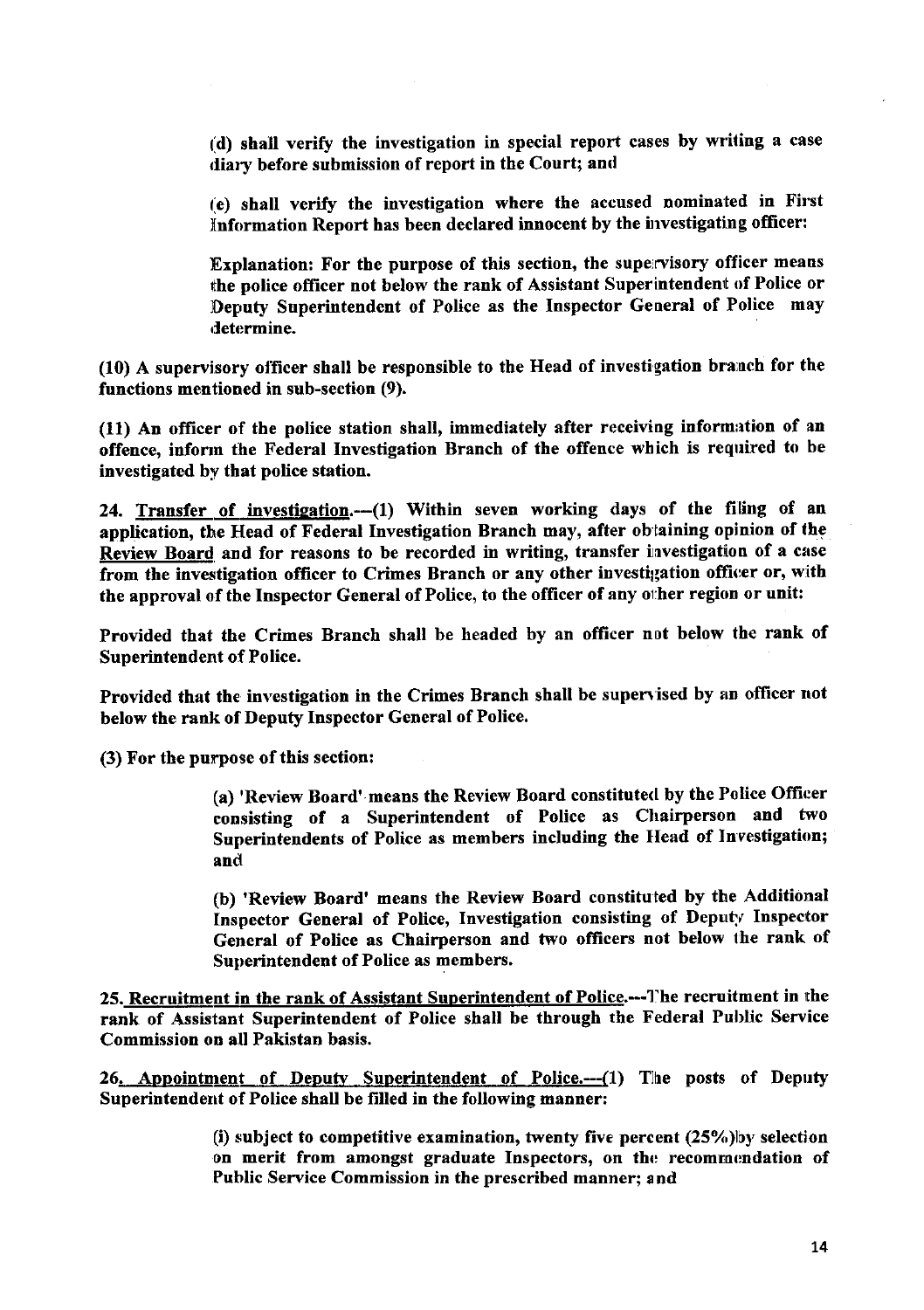(ii) seventy five percent  $(75%)$  from Inspectors on there commendation of Departmental Selection Committee in the prescribed manner.

(2) The other terms and conditions of service shall be such as may be prescribed.

27, Anpointment of Inspectors.--(1) The post of Inspector shall be filled in the following manner:

> (i) subject to competitive examination, twenty five percent QS%)by selection on merit from amongst graduate Sub-Inspectors on recommendation of Public Service Commission in the prescribed manner; and

> (ii) seventy five percent (75%) from amongst Sub-Inspectors on the recommendation of Departmental Promotion Committee in the prescribed manner.

(2) The other terms and conditions of service shall be such as may be prescribed.

28. Appointment of Sub-Inspectors.---(1) The post of the Sub-Inspector shall be filled in the following manner:

> (i) subject to competitive examination, twenty five percent  $(25%)$  by selection on merit from amongst Assistant Sub-Inspectors on recommendation of Public Service Commission in the prescribed manner; and

> (ii) seventy five percent (75%) from amongst Assistant Sub Inspectors on the recommendation of Departmental Promotion Committee in the prescribed manner.

(2) The other terms and conditions of service shall be such as may be prescribed.

29. Appointment of Assistant Sub-Inspectors.--- (1) The post of the Assistant Sub-Inspector shall be filled in the following manner:

> (i) subject to competitive examination, twenty five percent  $(25%)$  from amongst graduate Constables or Head Constables by selection on merit on the recommendations of the Federal Public Service Commission in the prescribed manner;

> (ii) fifty percent (50%) from Head Constables on the recommendations of the Departmental Promotion Committee in the prescribed manner; and

> (iii) twenty five percent (25%) by initial recruitment through Federal Public Service Commission in the prescribed manner: Provided that the Inspector General of Police in consultation with Government may fix quota for the wards of Shuhada of police under this sub-section.

(2) The other terms and conditions of service shall be such as may be prescribed.

30. Anpointment of Head Constables.---The post of the Head Constable shall be fiIled in by promotion from amongst the constables in the prescribed manner.